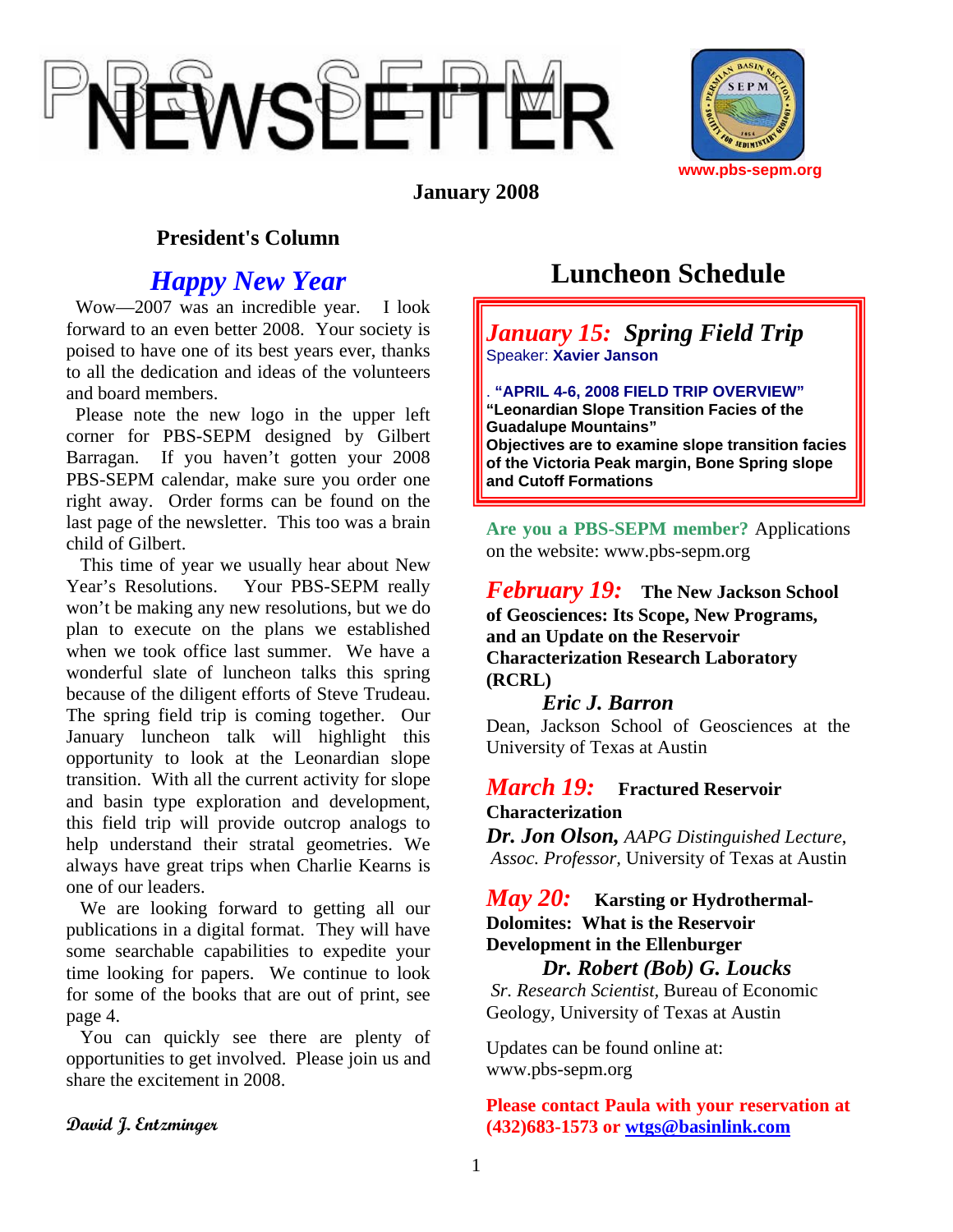# **Tales from the Oil Patch**

Last month we had a wonderful **LESSON IN PERSEVERANCE** --- here is one more.

Tom Brown, Inc was a notable exploration company. In the early 2000s they got involved in a deep, expensive Delaware Play for the Montoya & Devonian. Their play was based on the success in Block 16 Field.

Tom Brown, Inc. spent over \$100 million in leases, 3-D seismic, and a number of exploration wells by 2003. With only one, maybe two economic wells to their credit, they teamed up with PURE to drill the Horry Pit #1. It was planned to be a dual well- vertical Ellenburger at over 17,000' and 3000' horizontal in the Devonian at 13,500'. This would be technically challenging, expensive and a real test of management's trust in their technical staff.

After some three months of drilling the Ellenburger was penetrated. It was unclear where the porosity would present itself, but one thing for sure was we could not afford to get too deep into the reservoir; otherwise the water would drown the well. The first DST was tite. We drilled a little more— a second DST was tite. Management was getting nervous and asked the technical team if we should sell the well to PURE. After a lot of discussion and pleading, the team was given a little more time, mostly because we had no immediate place for the massive rig and drilling contract.

We were near the green marker where most porosity starts in the Ellenburger but the water contact was near--- so we thought. We drilled about 30' more—the  $3^{rd}$  DST had over 3 mmcfgpd to the surface. This was good, but not great. Again, the technical team was asked to consider selling out to PURE—now with a productive well which would be worth more.

But the technical team felt the real payoff would be a horizontal in the Devonian-- remember we had already drilled through the reservoir with nothing too impressive. A special plug was set over the Ellenburger to allow for a dual completion and a horizontal was initiated in the Devonian.

After being on this well for over six months at the end of December 2003, the well was brought in for over 15 mmcfgpd in the Devonian.

Yes, Virginia- there is a Santa Claus.

# **Let us tell your story of the**  *Permian Basin History*

We are featuring a new item in the newsletter which includes a story from our "wellseasoned" geoscientists. These may be their favorite plays, that once-in-a-lifetime project or well, or stories about their fellow workers (the pictures could be very interesting). If you would like to write a story or know of someone that would like to contribute, please contact David Entzminger, 686-6741

# **Core Workshop**

If you have a core or cores that you would like to present next spring, please contact Steve Trudeau, luncheon chairman (687-1777).

**"***Success is not final, failure is not fatal; it is the courage to continue than counts"***—Winston Churchill** 

| President:       | David J. Entzminger | Whiting Petroleum           | $(432)$ 686-6700 | entzminger@whiting.com           |
|------------------|---------------------|-----------------------------|------------------|----------------------------------|
| President Elect: | Cory L. Hoffman     | St. Mary Land & Explor. Co. | $(432)$ 688-1782 | CHoffman@StMaryLand.com          |
| Vice President:  | Michael A. Senich   | Independent                 | $(432)$ 688-3047 | msenich@claytonwilliams.com      |
| Vice President:  | Deb S. Gann         | Arcadis G & M Inc.          | $(432)$ 687-5400 | dgann@arcadis-us.com             |
| Secretary:       | Rachel E. Aisner    | CrownQuest Operating LLC    | $(432)$ 685-3116 | raisner@crownquest.com           |
| Treasurer:       | Teri McGuigan       | Independent                 | $(432)$ 684-9333 | $t$ mcguigan $1@$ suddenlink.net |
| Executive Dir.   | Paula Mitchell      | PBS-SEPM                    | $(432)$ 683-1573 | wtgs@basinlink.com               |

### *BOARD MEMBERS*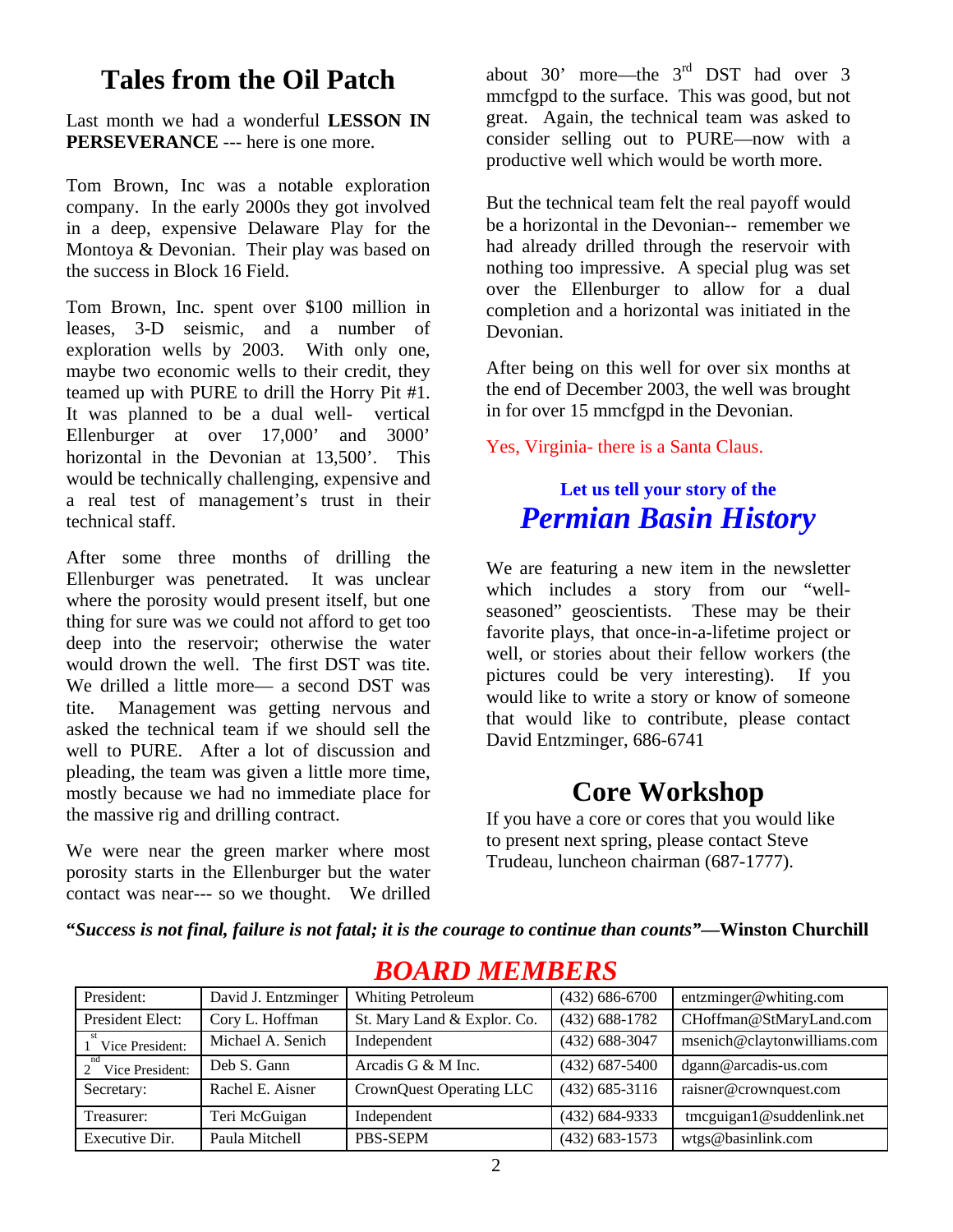# *2007-08 Corporate Sponsorships*

If you are interested in a sponsorship opportunity, please call Paula Mitchell for more details at (432) 683-1573





*We would like to THANK our Corporate Sponsors for their support*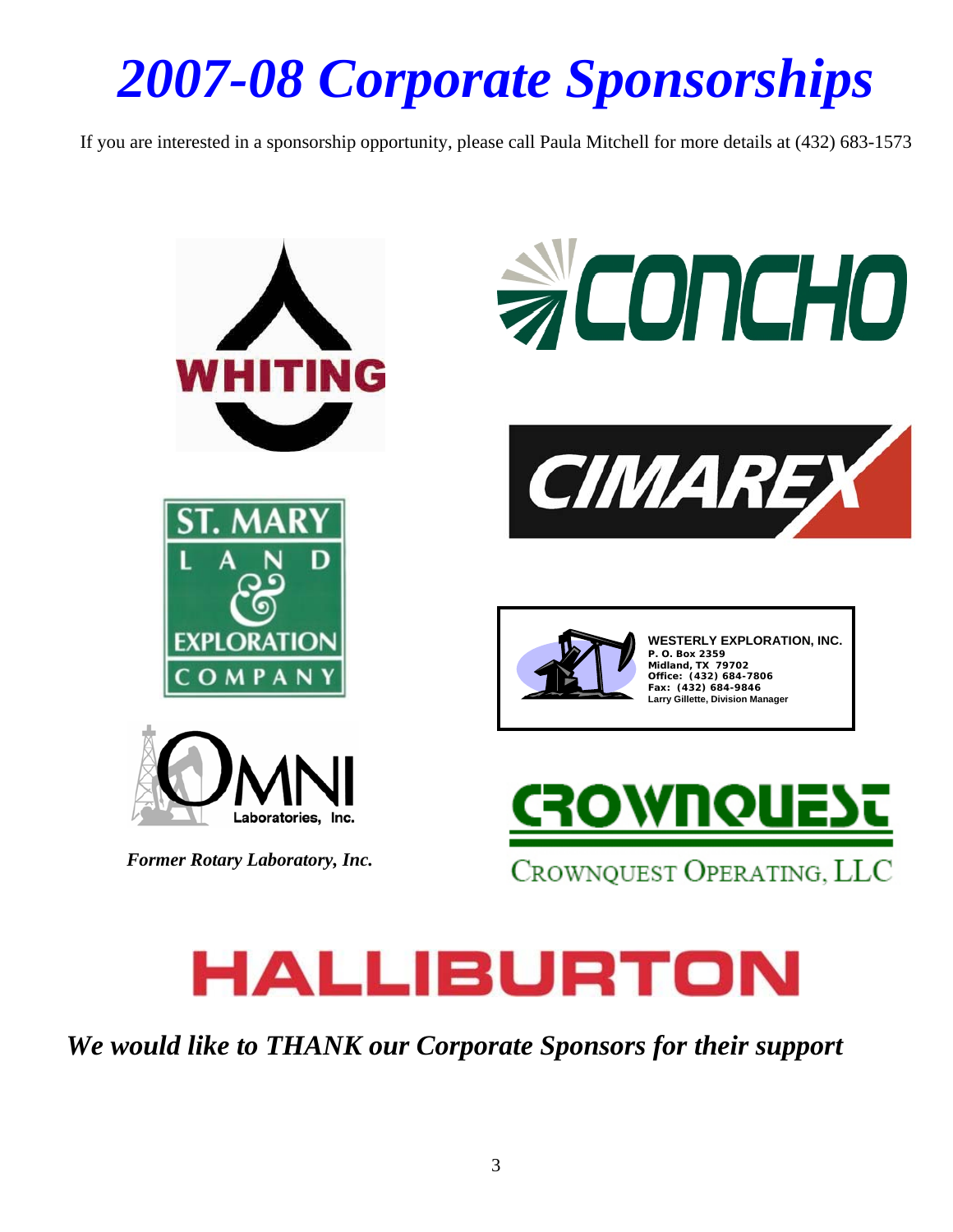# PBS-SEPM DIGITAL PUBLICATION PROJECT

PBS\_SEPM plans to convert all its publications into searchable pdfs. It is a massive undertaking. **We are looking for volunteers to help**.

We especially would like to convert PBS-SEPM **"out-of-print"** publications. If you have one or more of these publications we would appreciate you allowing us to borrow the publication to convert it into a PDF. Please, we need your help finding these publications. Please contact: David Entzminger 686-6741

| $56 - 2$ | Symposium of the Fort Worth Basin Area, Field Study of the Hill Creek Beds of the<br>Lower Strawn, Southwestern Parke County, TX 1956 |
|----------|---------------------------------------------------------------------------------------------------------------------------------------|
| $57-3$   | Wolfcamp of the Glass Mountains and the Permian Basin, 1957                                                                           |
| $77-16$  | Upper Guadalupian- Permian Reef Conference                                                                                            |
| 80-19    | Geology of the Finlay Mts., S-C Hudspeth Cty, Tx                                                                                      |
| 83,98    | <b>Core Workshops</b>                                                                                                                 |
| 74-64    | Lower Cretaceous Shelf, Platform Reef and Basinal Deposits, Southwest Texas-<br>Northern Coahulla Guidebook                           |

# *PBS-SEPM COMMITTEES*

| <b>Lunch Arrangements</b>   | Cindy Bowden             | Kinder Morgan CO Co       | $(432) 688 - 3785$ | cindy_bowden@kindermorgan.com |
|-----------------------------|--------------------------|---------------------------|--------------------|-------------------------------|
| Newsletter                  | <b>Please Volunteer</b>  |                           |                    |                               |
| Luncheon Program            | <b>Steve Trudeau</b>     | Fasken Oil & Gas          | $(432) 687 - 1777$ | stevet@forl.com               |
| Calendar                    | Gilbert Barragan         | Whiting Petroleum Inc.    | $(432) 686 - 6750$ | Gilbert.Barragan@whiting.com  |
| Honorary Life               | <b>TBA</b>               |                           |                    |                               |
| Nominating                  | David Farmer             | Stanolind Oil & Gas Corp. | $(432) 688 - 4250$ | dfarmer@stanolind.com         |
| One Day Field Trip          | Gilbert Barragan         | Whiting Petroleum Inc.    | $(432) 686 - 6754$ | Gilbert.Barragan@whiting.com  |
| Publications                | <b>Richard Blackwell</b> | Consultant                | $(432) 683 - 4971$ | rcbgeol@nts-online.net        |
| Publicity                   | <b>Rick Doehne</b>       | <b>University Lands</b>   | $(432) 684 - 4404$ | rdoehne@utsystem.edu          |
| Scholarship                 | David Farmer             | Stanolind Oil & Gas Corp. | $(432) 688 - 4250$ | dfarmer@stanolind.com         |
| Stratigraphic               | <b>Bob Trentham</b>      | Director- CEED            | $(432) 552 - 2432$ | trentham_r@utpb.edu           |
| Webmaster                   | <b>Wendy Savage</b>      | Whiting Petroleum Inc.    | $(432) 686 - 6750$ | wendy.savage@whiting.com      |
| <b>Continuing Education</b> | <b>Please Volunteer</b>  |                           |                    |                               |
|                             |                          |                           |                    |                               |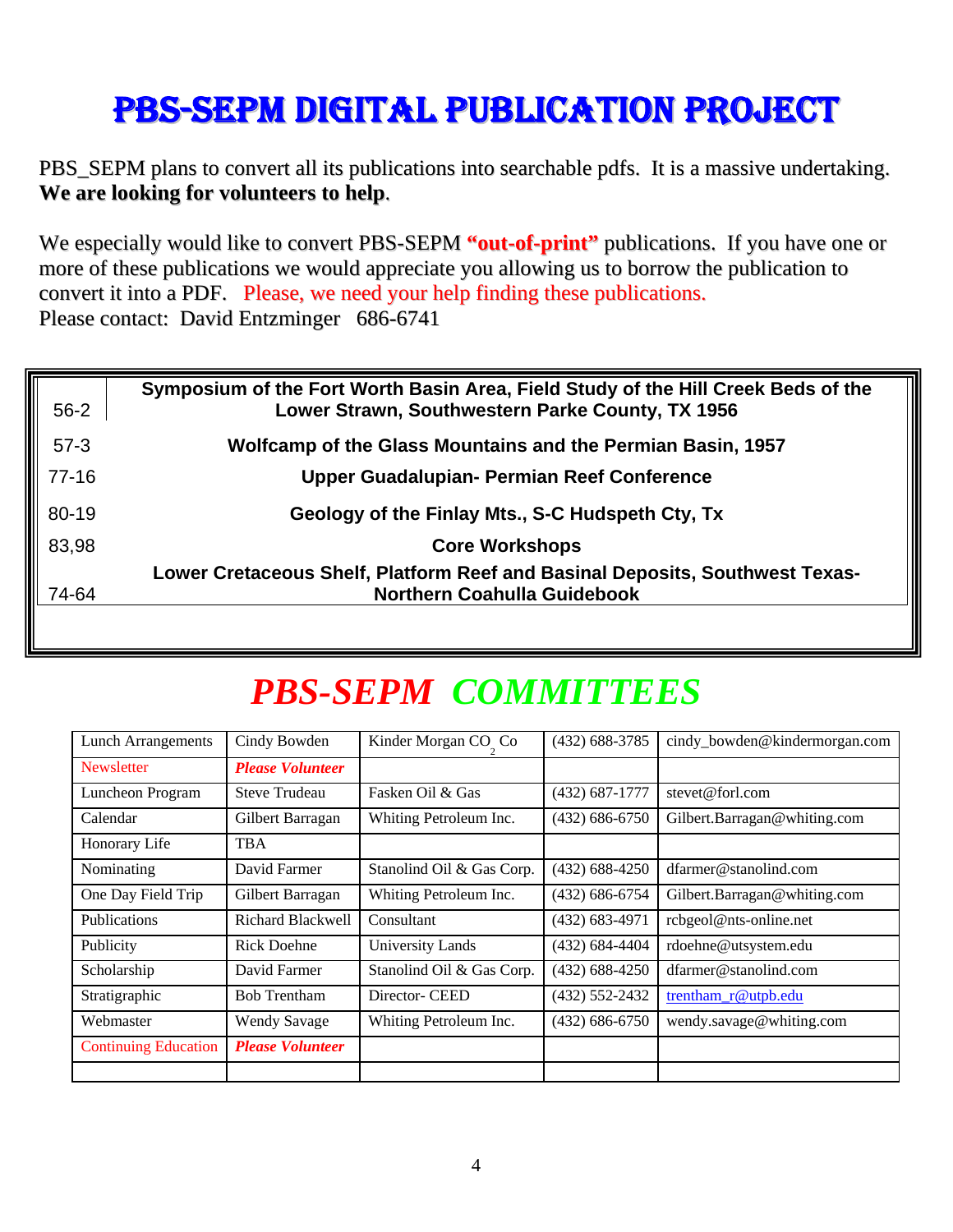

# **PBS-SEPM - 1<sup>ST</sup> ANNUAL CALENDAR ORDER FORM**

**PBS-SEPM is proud to present the production of its 1st annual calendar. This first year will be an 11x17 calendar which will include an assortment of photographs displaying fossils and minerals. Available for immediate pickup.**

QUANTITY \_\_\_\_\_\_\_\_\_

\$\_\_\_\_\_\_\_\_\_ (\$15.00 EACH- Special discounts-\$14.00 EA with order of 5-9 , \$13.00 EA with order of 10 or more)

\*SHIPPING: \$\_\_\_\_\_\_\_\_\_ (\$3.00 / EACH- special discount when ordering 5 or more

TOTAL: \$\_\_\_\_\_\_\_\_\_

**RETURN COMPLETED FORMS AND PAYMENTS TO:**  PBS-SEPM PO Box 1595 Midland, TX 79702 Phone (432) 683-1573 Credit Card orders and forms may be faxed to (432) 686-7827



**Calendar can be available for pickup at the WTGS office to avoid shipping costs. Please check to indicate calendar pickup at the WTGS office.** 

**Will Pick-up at WTGS Office \_\_\_\_\_\_\_\_** 

### **PAYMENT AND SHIPPING INFORMATION**

| Cash, Check or Credit Cards accepted () I authorize you to charge the above to my<br>() Visa () Master Card () American Express Expiration Date: ____________________ |  |
|-----------------------------------------------------------------------------------------------------------------------------------------------------------------------|--|
| Credit Card No. _______________________________Signature:________________________                                                                                     |  |
|                                                                                                                                                                       |  |